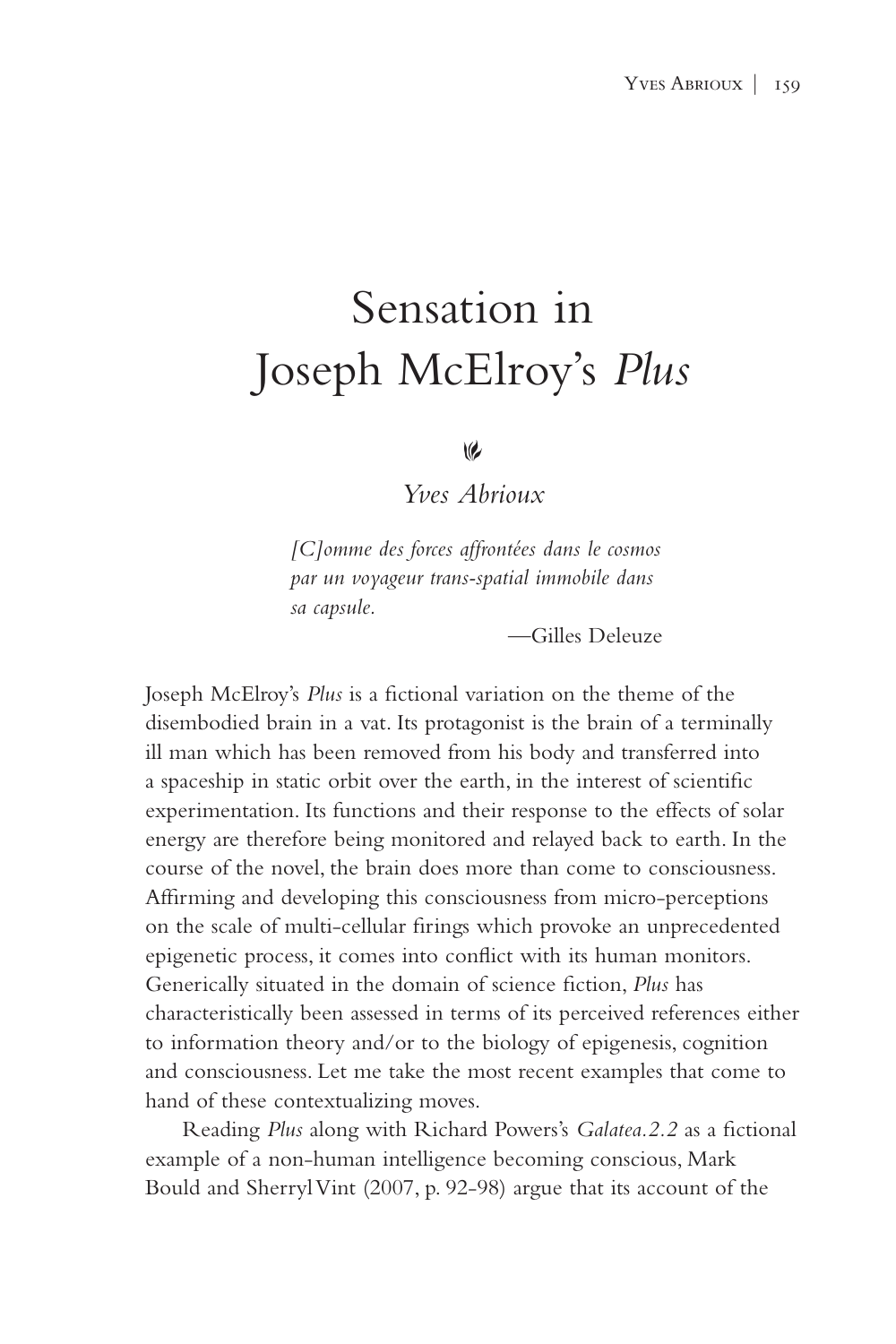brain's development can be understood in terms of Gerald Edelman's explanation of the parts played by the limbic and thalamocortical systems in brain function and, furthermore, that it is in accord with Daniel Dennett's account of distributed consciousness and the role of memory in the construction of a sense of selfhood. However, Bould and Vint's interest is not so much in the accuracy or otherwise of *Plus*'s relation to these theories, which were chiefly popularized by Dennett and Edelman after the publication of the novel; it is in the critical effect produced by McElroy's narrative on the model of monadic bourgeois consciousness, with which biographical and autobiographical texts have frequently been considered to comply. They conclude that "The model of consciousness envisioned in *Plus* points to ways that autobiography might move beyond the isolated individualist subjectivity and toward a more fragmented experience of self". In this approach to science fiction, a fiction's scientific inspiration and references may enable a renewal of (auto)biographical writing: "science fiction stories of artificial and other intelligences offer new models with which to reflect upon identity, experience, and narration" (p. 86).

Katherine Hayles and James Pulizzi reference Bould and Vint's use of Edelman in their account of *Plus*. However, their interest is less in cognition in relation to contemporary biology, than in a discussion of meaning-making in the wake of cybernetics. For Hayles and Pulizzi, McElroy's novel provides an occasion to demonstrate the centrality of context in the process whereby information—technically defined as a probability function devoid of meaning—is transformed into something that makes sense in human terms (2010, p. 143-146). They explain that *Plus*'s narrator "speaks a language only partially of the human world" In the first place, the posthuman brain's estrangement from the world of "love, choices and death" means that it uses ordinary words or phrases whose denotations it avowedly cannot remember. Conversely, it invents words with denotations at which McElroy's readers "can only guess". One might add that it also deploys existing biological terms which may at best be vaguely familiar to the uninitiated.

Hayles and Pulizzi point out that, on the one hand, the reader's familiar human context has become unfamiliar to the novel's protagonist, whose viewpoint the text adheres to throughout. On the other, *Plus*'s extended disquisitions on brain (rather than mind) states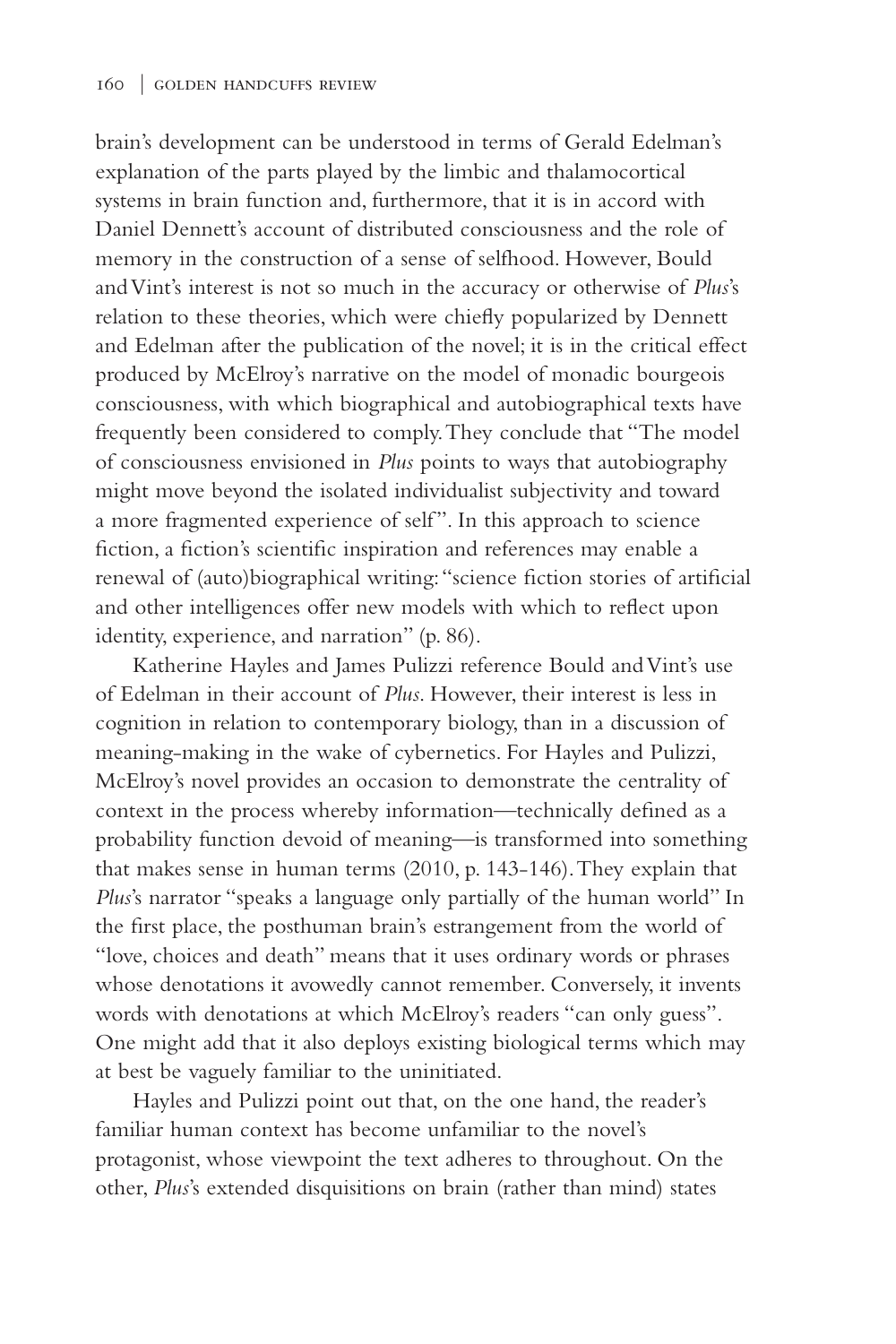address a domain of experience which is comparably inaccessible to readers. They consider the novel to be caught in the tension between these two contextual poles. As rendered in *Plus*'s enthralling play with indirect discourse (cf. Brooke-Rose, 1981), the narrative of the protagonist's emerging consciousness as what it describes as a "lattice" constitutes what Hayles and Pulizzi describe as "an experiment in how subjectivity would change if its cognitive networks [connecting inside and outside] were utterly changed". The result is a "posthuman *Bildingsroman*" which challenges the reader's powers of apprehension, insofar as its context lies "outside normal human communication". However, the novel's plot also brings the brain into confrontation with its human monitors. It finishes by suggesting that the brain chooses death on reentry into the atmosphere, in putative defense of its posthuman agency, desire and self-knowledge against the will of its handlers. While this conclusion underlines the extent to which the novel's two contexts remain incompatible, Hayles and Pulizzi observe that it also suggests that "the only way in which the [cybernetic] noise of the lattice's message can be brought into human being is as a question, a wondering, and thereby an implicit urge to circumscribe the noise of an alien context within the limits of human symbolic systems".

Hayles and Pulizzi's approach to *Plus* as science fiction parallels that of Bould and Vint. Both sets of authors consider that exposing narrative to the pressures of contemporary science not only sharpens (post)humanistic issues but indeed offers the humanities avenues for their own theoretical development. All this is admirably commonsensical. Reading *Plus* in terms of the culturally dominant "great narratives" of cybernetics, biology or cognitive science, these two recent essays not only ably update a series of studies devoted to McElroy's novel since it first appeared in 1976 (see also Leclair, 1989, p. 145 on systems, White Hadas, 1990, on brain research, Proietti, 2004, on cyborgs); they also convincingly instantiate a mainstream approach in science-and-literature studies, as these have developed in the last twenty years or so. Does the way they read *Plus* thereby act as a corrective to the novelist's assertion, made in a short essay a decade and a half after its publication, that his fictions—explicitly including this novel—are not "'about science'" (McElroy,1992, scare quotes in the original)? Or do science-and-literature interpretations such as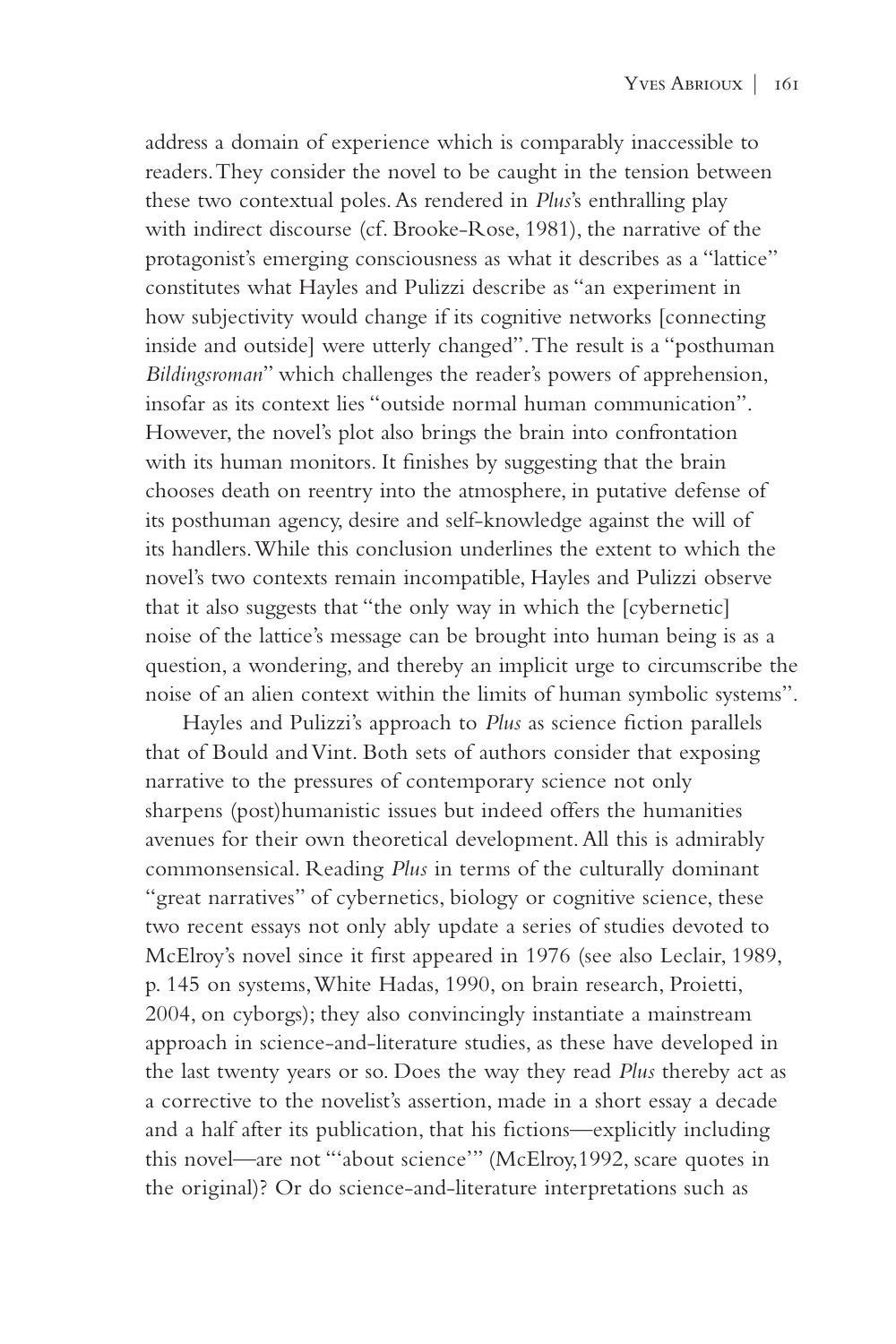those I have cited not rather fall into the category of the metaphorical readings of *Plus* which McElroy gratefully acknowledges in the same essay, before going on to declare that he himself views the book as *non*-metaphorical (emphasis in the original)? In order to explore the implications of this statement, which suggests a different approach to the novel, I shall turn to Gilles Deleuze.

Deleuze famously dismissed metaphor. In his account of Francis Bacon, he insists that the distortions which people the artist's paintings establish "matters of fact" (1981, p. 10; the expression features in English in the original French text), as opposed to "intelligible relations" of whatever species between objects or ideas. When Deleuze further suggests that the painted heads in Bacon's portraits and self-portraits are subjected to forces like those faced "in the cosmos by a spacetraveler immobilized in his capsule" (p. 40), the analogy is clearly derived from science fiction rather than contemporary technology: even before the early 1980s when this statement was made, live television had familiarized viewers with images of astronauts cavorting around large-size spacecraft, rather than permanently strapped into tiny vehicles. This suggestion offers only the most superficial resemblance with the hermeneutical readings of *Plus* which McElroy describes as metaphorical. Deleuze implicitly sketches two experimental situations, with that of the fictional traveler in a primitive space vehicle being deployed to draw out the situation of a model (sometimes the painter's own reflection) in the artist's studio. The traveler resembles the model in one particular only: the shared immobility which exposes both to "invisible forces" by which they are not so much animated (i.e. spurred into action) as merely agitated.

For Deleuze, Bacon's series of painted heads testify to a peculiar species of motility, which he opposes both to movement as ordinarily understood as taking place in and through space and to transformation in time. He thus argues that—in contrast (say) to the sequences of rapid-fire photographs of horses or bison produced by Muybridge (from whose photographs Bacon did indeed also paint)—"the extraordinary agitation of these heads does not come from a movement which the series might be supposed to reassemble but much rather from the forces of pressure, dilation, contraction, flattening, stretching, which act on the immobile head" (1980, p. 40). Nor do the paintings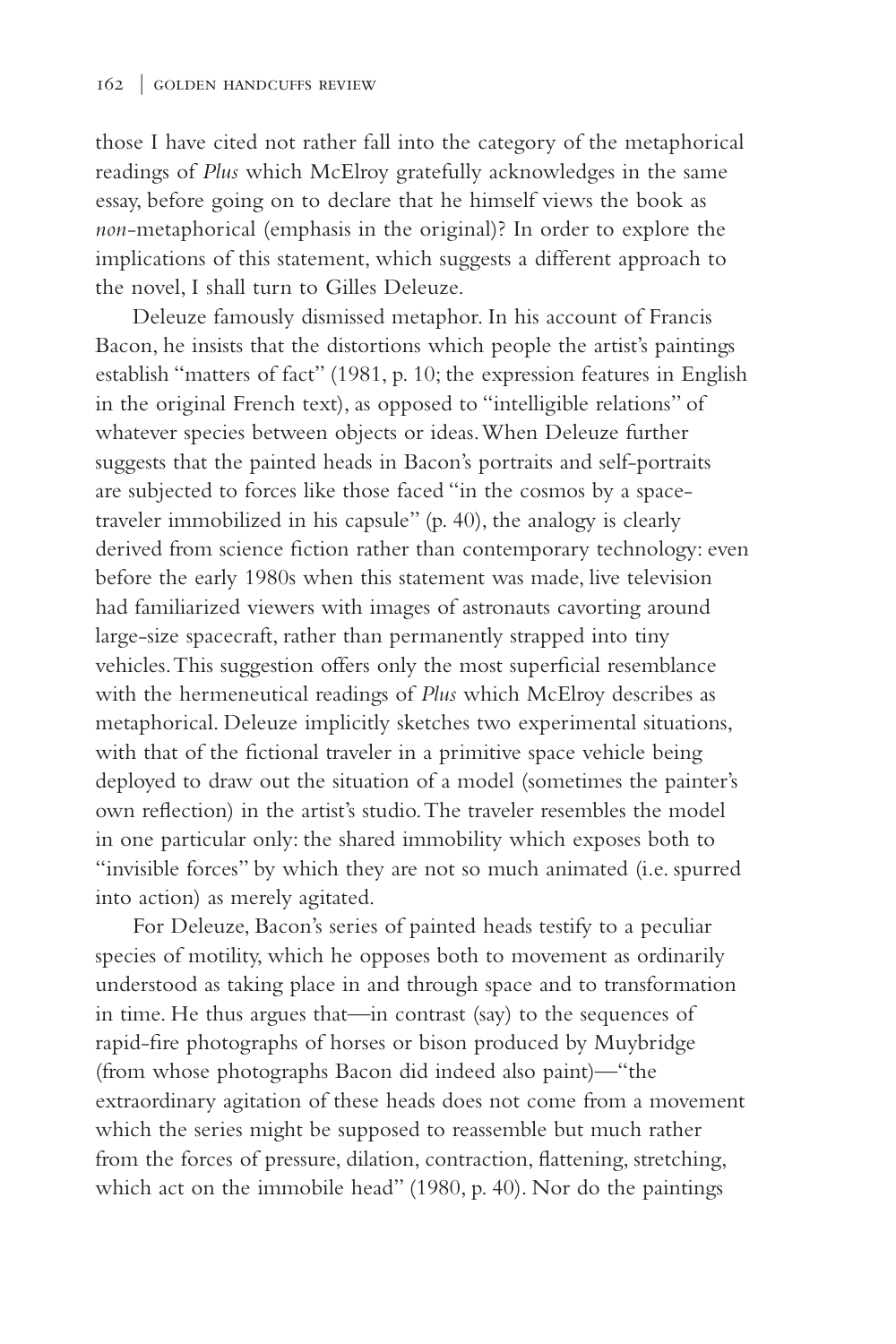testify to a set of formal transformations undergone by the heads. Deformation registers force, rather than showing movement or change. In its immobility, the model's head is exposed to the "invisible forces" implicit in the artist's painterly style.

Just as Bacon's painted heads coexist as series of deformations, rather than sequences of actions or changes, so does *Plus* function by repetition and variation, as much as—and perhaps more than—by linear progression. After repeating and modulating the terms of its first, short paragraph—"He found it all around. It opened and was close. He felt it was himself, but felt it was more" (p. 3)—the novel's opening chapter thus concludes: "There was more all around" (p. 12). "More where?" asks the second chapter (p. 13), whose final words, eight pages later, will be: "And the more that was all around was getting closer and closer to Imp Plus" (p. 21). Each of the novel's first 5 chapters has a comparable conclusion. As Joan Richardson has observed, the novel "generates by replication" (1990, p. 158).

Deleuze's introduction of science fiction into his discussion of Francis Bacon specifies the invisible forces of painting as being in some sense cosmic. This characteristic Deleuzian gesture identifies them as being non-human, non-organic non-mechanical, etc. That is, the forces which interest Deleuze lie outwith the scope of reference of our ordinarily perceived world. They constitute the "plane of immanence" which his philosophy engages and from which his concepts emerge. In the domain of art, this engagement takes place by way of sensation as a mode of being-in-the-world. A painter such as Cézanne "*becomes* in sensation" while, simultaneously, something *arrives* [happens; comes about] through sensation" (1981, p. 27). Art preserves sensation, so that a work of art is "a block of sensations, which is to say, a compound of percepts and affects" (Deleuze and Guattari, 1991, p. 154). The deformation, suction, stretching and dilation displayed by Bacon's painted heads and bodies constitute such blocks of sensation. Escaping from their recognizable workaday functional structuring, these heads and bodies enter a different but equally factual condition: "actual, real, physical states, sensations and in no way imaginative constructs" (Deleuze, 1981, p. 18).

I have argued elsewhere that McElroy's fiction is characteristically deployed on a scale at which actions capable of being unproblematically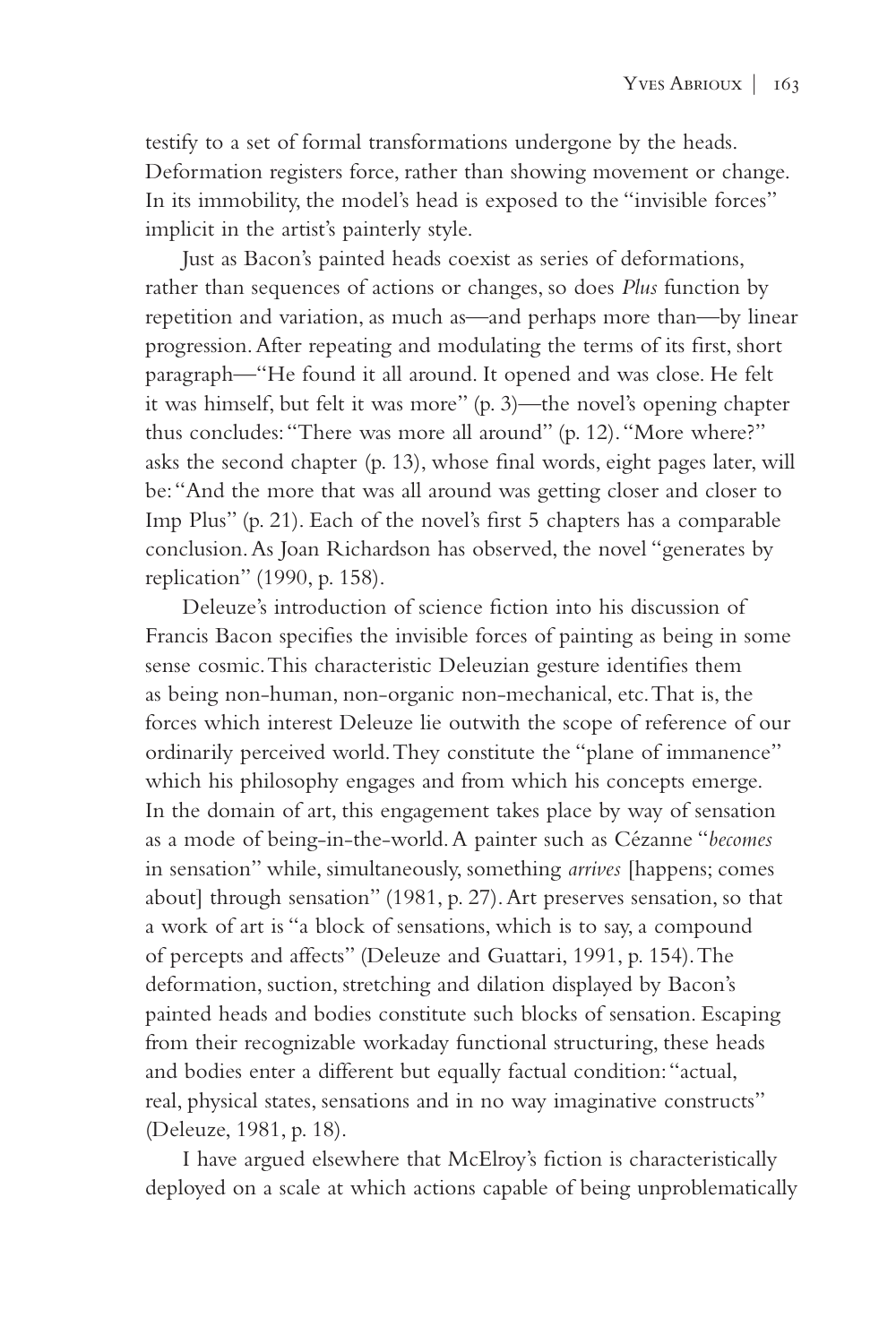integrated into familiar patterns of human behavior—the tack followed by what the novelist once described as the "regular sensitive American novel", which he found himself incapable of composing (McElroy, 1975, p. 202)—give way to conjunctions of detached or even dysfunctional organs, limbs and objects (Abrioux, 2001, p. 45). Both the texture of McElroy's prose and the logic of his narratives thus require that careful attention be paid to apparently disparate details. Readers will find themselves concentrating on words, sentences and paragraphs; or again on individual statements, short sequences, fragments of plot. In each case, the momentum towards a more encompassing level is, if not precisely stalled, then at least complexified and rendered non-linear.

As Joseph Tabbi has stated with reference to *Lookout Cartridge*, that novel's chief protagonist finds himself in a situation where his experience is "so decentered and relational" that "no one bit of information ever seems to be excluded or excludable"—a condition only accentuated by the assumption that at some point all will cohere (1995, p. 135). *Lookout Cartridge* plays with the narrative surprises inherent in the conventions of a tale of international espionage, as does *Hind's Kidnap* with those of the amateur detective story. In these large-scale fictions, McElroy radically heightens the readerly tensions propagated by the mysteries of plot lines. The extent to which thrillers have gained the upper hand over romance suggests that the focus on enigma and the hunt for solutions is the major generic trait of today's popular fiction. This situation is highly symptomatic of what the readerly impulse continues to expect of the novel in general. Roland Barthes's name for the literary device which conventionally toys with the pleasures implicit in this demand by delaying solutions to enigmas even as they are formulated, is the hermeneutic code (1970, p. 24). McElroy pushes its workings to the limit, thereby forcing a change in the dynamics of the reader's engagement with plot, as this is twisted into the direction of the seriality, as opposed to sequentiality.

That *Plus* further intensifies this process is due to the immobility of its protagonist and his downscaling to a body part deprived of any connection to the organic extensions or prostheses which would allow it to take the initiative in performing a purposeful action: "Most of [his body] was gone. And so could not react" (p. 41). This is what allows the emergence of sensation as being-in-the-world. An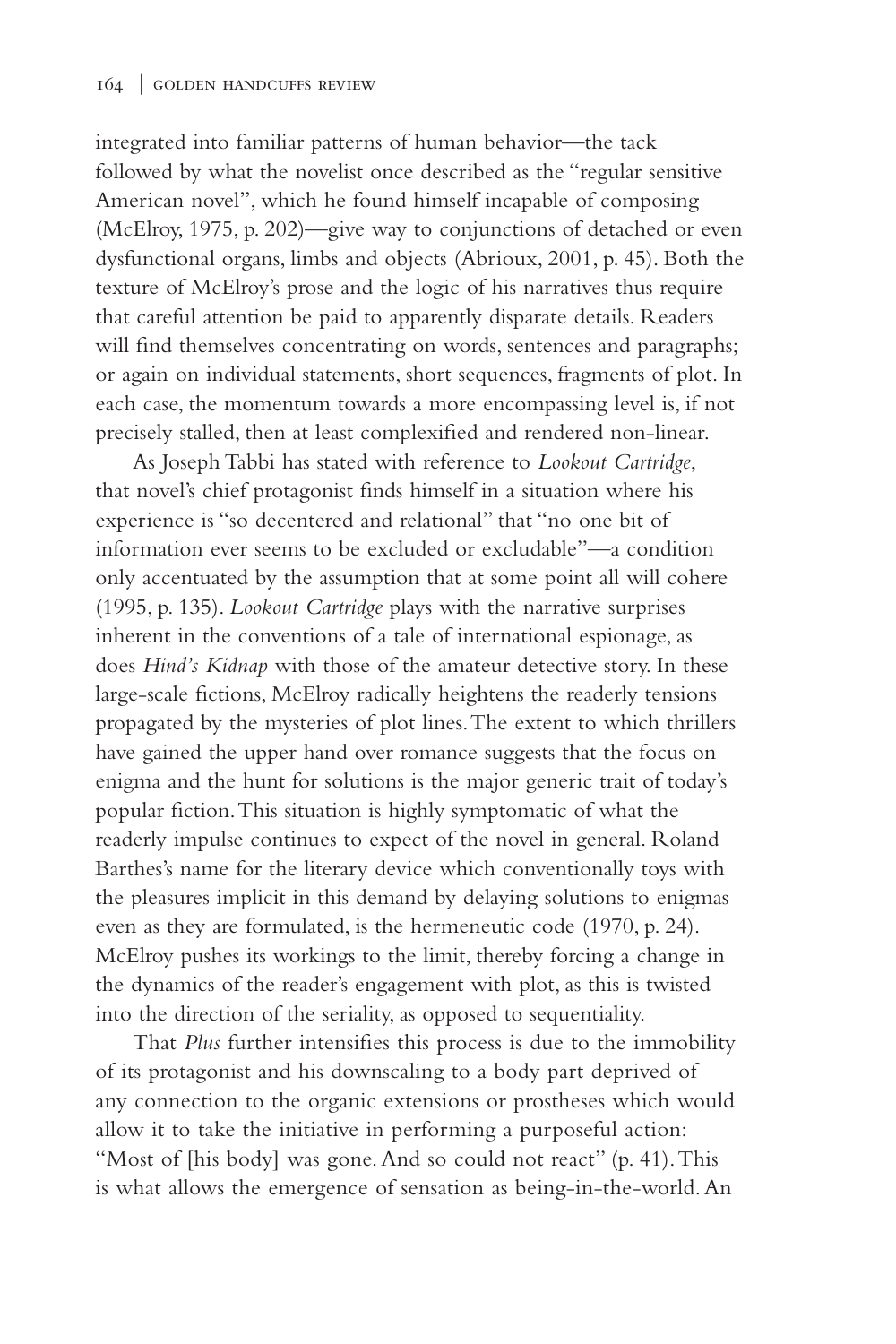early reference to organic sight treats the eye in its socket almost as a prosthetic limb, perception as purposeful action: "Imp Plus knew he had no eyes. […] Imp Plus had no sockets and knew it. No sockets to hold or to lose light. No sockets to man." (p. 3). However, organ loss does not destroy sensation: "Yet Imp Plus saw" (p. 3). Rather, organless sight constitutes a de-centered mode of contact: "the membranes were what he saw with. Though not eyes" (p. 76). As organ-limbs are replaced by differentiations in the membrane, or "limb membrane[s]" (p. 79), light becomes sensation—"a feeling of light" (p. 92)—and the brain enters into resonance with the unmediated force to which it is exposed: "But there was a brightness and it folded. Or Imp Plus folded it" (p. 4).

A memory of human eye-contact condenses the process whereby, as the acting or reacting body becomes the body of sensation, hold becomes flow:

> Imp Plus found in all the folds whose fibers gripped each lens of those eyes he had held with his own lost eyes a sweet humor of sugar and blood which unfolding flowed over him.

It was a fluid ground laid down upon furrows, fissures, ridges, rolls.

It flowed over Imp Plus's body now, except that he had no body. Flowed into folds that were his (p. 40-41).

A detailed reading of *Plus* would, amongst other things, show how the novel regularly deploys synesthesia—as implicitly it does here—to insist on both perception and cellular biology as sensation : "seabirds had touched his eyes, though he had no eyes" (p. 17), "the voice had touched Imp Plus" (p. 20), "a green of its own breathing, its own breath" (p. 28), "A block of light blasted him. It gulped around him closing him. It made him a new nerve past breathing" (p. 47), etc. It would also show how sensation as resonance stimulates involuntary memory (as opposed to re-*membering*: "He knew *memory*, but saw that it was not the same as *remember*", p. 74; emphasis in the original) as an intensive state, across the disjunction between the human and the cellular scale: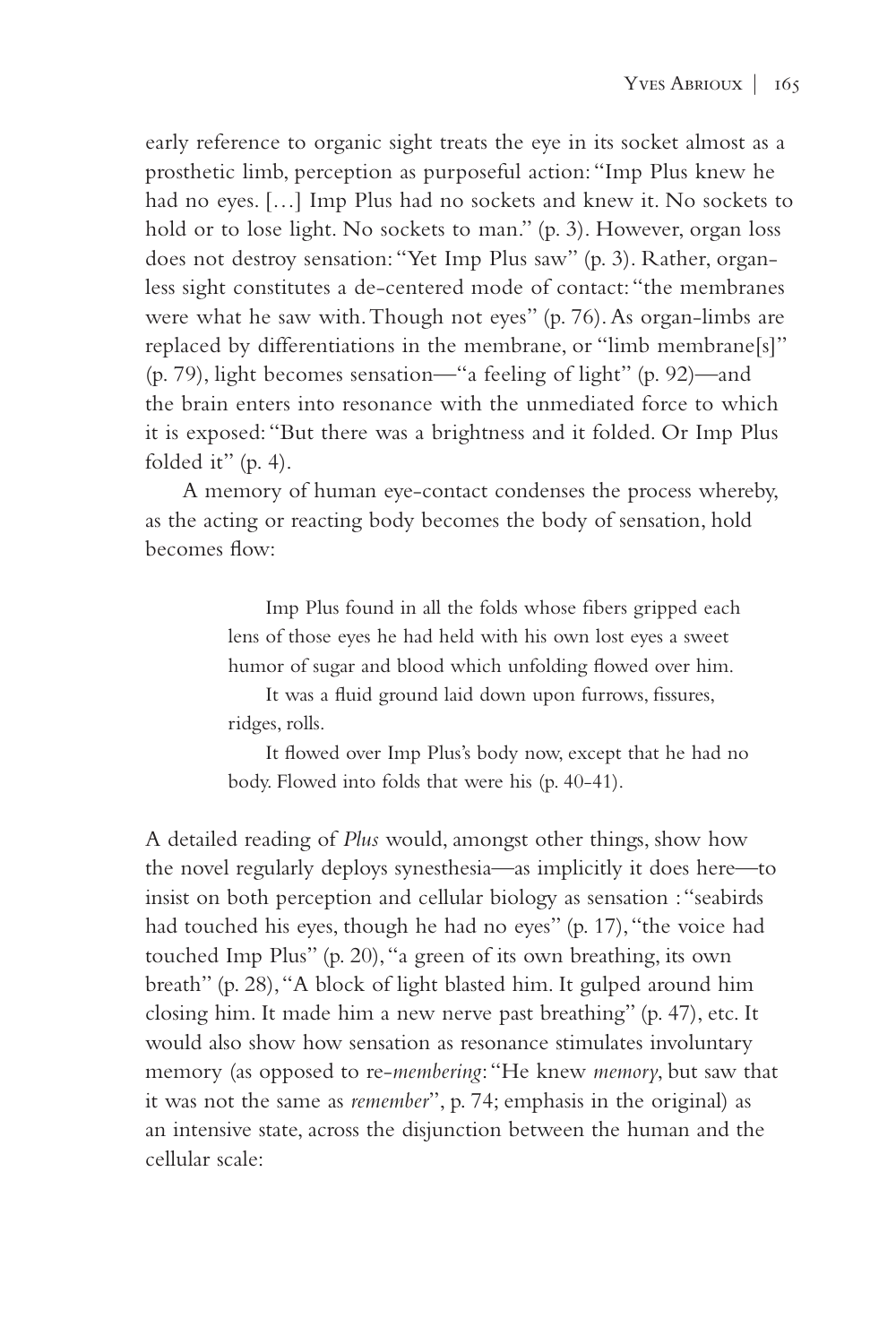Against the gradient grid of the impulses drawing Imp Plus in […] with requests for enzyme action in chlorella, there was laughter.

Yet Laughter then, not now; vibration bent out of its sources. (p. 9)

It would further explore the epigenesis of this intensive body and its struggles to preserve the specificity of sensation against patterns of "regular[ly] sensitive" behavior, etc. One instance of this struggle will suffice here.

The novel's first chapter establishes an opposition to which it will return throughout. The space traveler is functionally linked both to solar energy and to earthbound monitoring capacities. It is apparent to the brain from the outset that this monitoring does not formally require its cooperation: "there was no need […] to think of the messages coming from Earth on the frequency. No need to think about the other pulses going to Earth from Imp Plus" (p. 3). Imp Plus rapidly counters the parasitical monitoring function by silencing the "Dim Echo" which provides the required readings and is later dismissed as "An echo that went on communicating knowns by knowns" (p.40). More significantly, it evolves an alternate, processual monitor: "planes of tree-branch folia, planes like flattened leaves, […] folds so many, so packed, so fine their slowed cycles and endless-fingered special bodies were ready to be reached by many motions at once and be the monitor or balance or union of these things" (p. 87).

McElroy's prose provides precisely this balance, or rhythm, which displaces the transfer of data, for which his novel suggests that no language, in the strong sense, is required. The text tells us that the "words" Imp Plus needed were not the message pulses coming on the frequency from Earth asking for glucose readings (p. 4). This is not to say that sensation is beyond language. "Words known before came back but not from Ground" (p. 18). What may make known words come back, not from functional ground, but as sensation, is style. In *Plus*, this involves the conjunction of at least two processes.

The first can readily be discerned as figural. Its chief symptoms are perhaps lexical. The opening paragraph of the novel is prosaic enough. It begins by evoking an enveloping matter of fact—"He found it all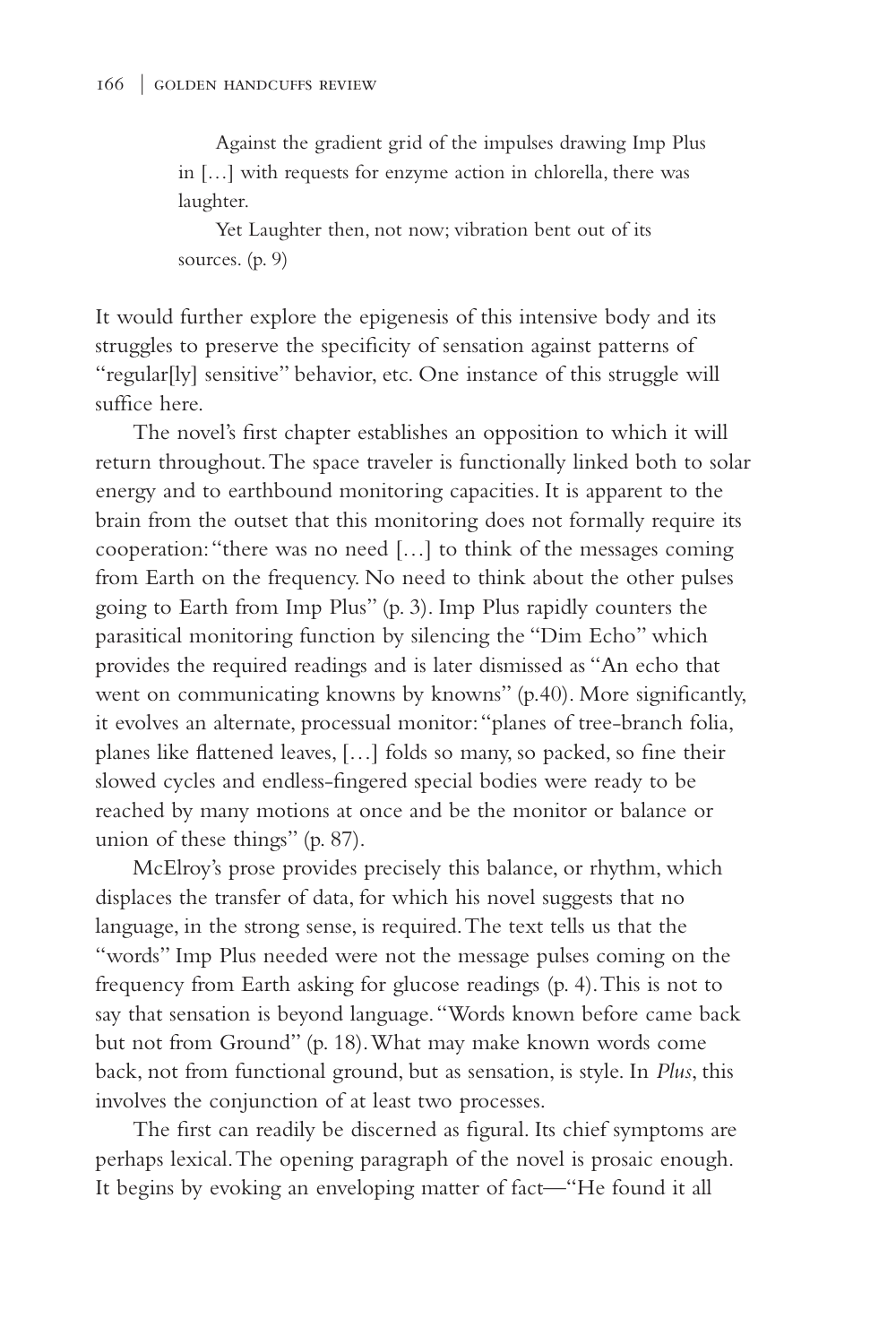around"—followed by dynamical and situational features—"It opened and was close"—and raises the issue of identification: "He felt it was himself, but felt it was more". If it is not clear that the repeated verb "felt" has a single valence, as more properly percept or affect, that is because sensation challenges selfhood.

Paragraph two begins by coining an association of verb and particle: "It nipped open from outside in and from inside out". I have not found the turn of phrase "to nip open" (as opposed, say, to nip "off") attested in dictionaries. However, its aptness will be sensed in an age in which fluids are routinely to be obtained in sealed packaging, or indeed by anyone who has ever "nipped open" a pod to release its seeds. Here the usage is intransitive and bidirectional, suggesting a dynamic of selective reciprocal contraction and expansion. Although the paragraph concludes by affirming the situation as unchanged—"Imp Plus found it all around", sensation has already begun to twist ordinary language..

Paragraph three also opens with a coined verbal phrase: "Imp Plus caved out". Interestingly, this does not initially have any of the negative connotations of collapse carried by the familiar "cave *in*" (although these persist in what a word search tells me urban sexual slang calls a "cave out"). Furthermore, while reiterating the expansion conveyed by "nipped open", "caved out" elides causality. Indeed, avoiding any notion of purposeful or organized behavior, it reads as an improbable, organ-less sensation-event. As such, it sets the tone for the growth of organ- and limb-like excrescences in subsequent chapters of the novel. These, McElroy's coinage suggests, may be understood as implying body as pure sensation—better: as a compound of percept and affect whose unheralded quality testifies to invisible forces, rather than as the development of alternative material attributes of embodiment. Thus does *Plus* define the plane of sensation towards which the conjunctions of organs, limbs and objects which people McElroy's narratives already incline. If this plane can only remain invisible to a "regular" sensitivity, it is because it has to be invented—as indeed it is, in a very few lines of dense prose, culminating in "Imp Plus caved out".

It is important to grasp the status of such formulations. Even if it is necessary to read slowly in order to tease out the lexical complexities of McElroy's prose and the implications of its focus on sensation, the terms in which *Plus* formulates its "biology" are not as foreign as Hayles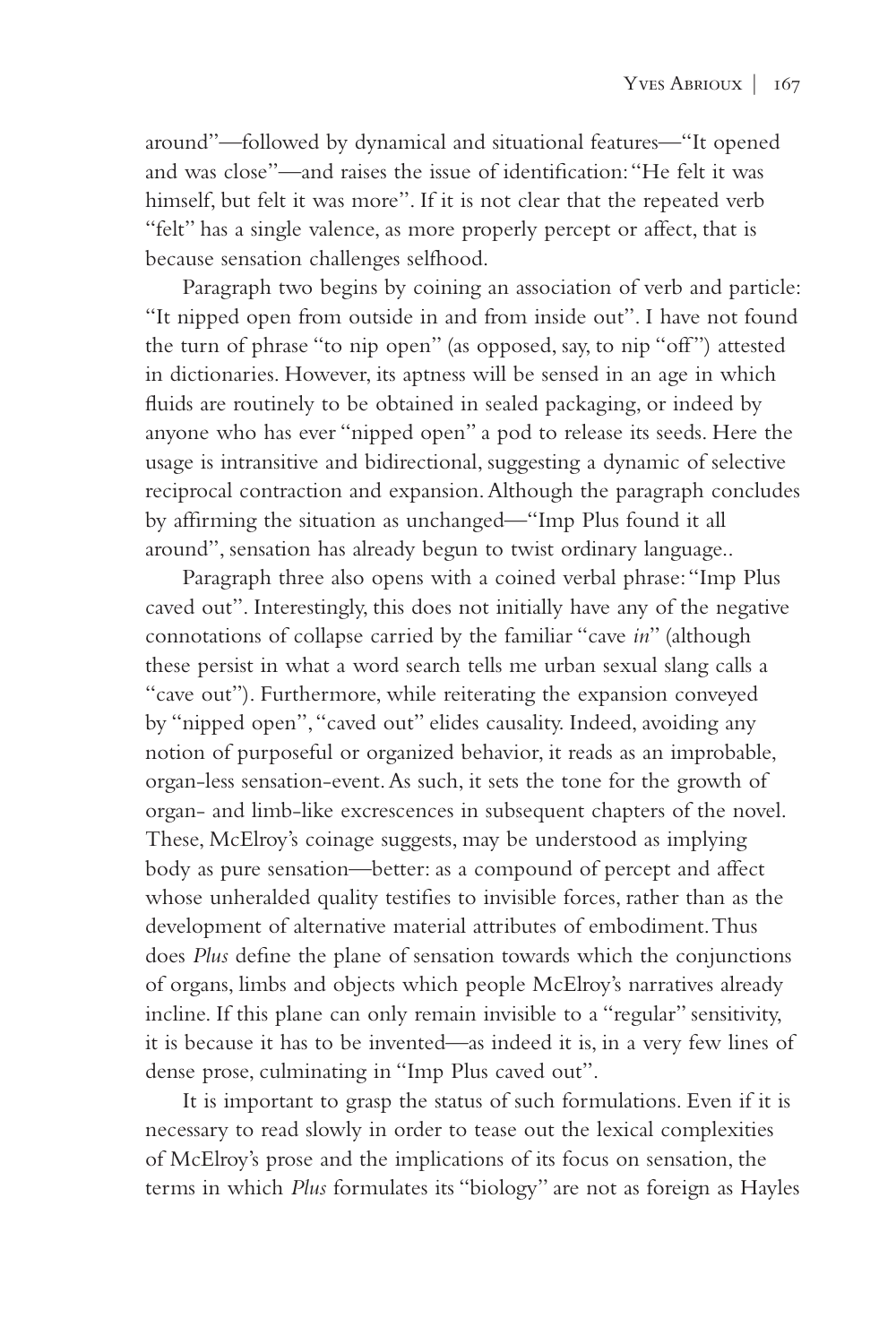and Pulizzi suggest when they phrase the disjunction between the human and the posthuman in terms of a radical difference in context. It will be recalled that they argue that this disjunction explains why the detached brain in orbit finds itself using words with "denotations" it cannot remember, when it invokes human memories, and invents words with denotations at which the novel's readers "can only guess", when it describes its current biological state. This is, however, to conflate the distinct linguistic functions of denotation and reference. The familiar example of "evening star", "morning star" and "Venus" shows that words or expressions can have distinct denotations while sharing the same referent. The fact that, in the case under consideration, this is not even a star, not to mention a classical goddess, but a planet, does not suffice to render any of these designations mistaken or improper, not to mention incomprehensible. What it shows is that meaning cannot be collapsed into reference and that semantics is not a straightforward correlation of statement and context, conducted for the communication of data.

My son was eight years old when he first picked up and voraciously read *Treasure Island*. Not only did he have no problem explaining that the strange word which a suspicious parent pointed to in the text evoked what he described as a "bit of a boat"—and that many other words did so too. More importantly, he understood that he did not need to enquire any further in order to make sense of Stevenson's fiction and of the part sea-going vessels played in it. Similarly, it is certain that most readers of *Plus* will readily supply plausible denotations for "shearow" or "faldoream" (p. 188), not to mention other abstruse, if attested, elements of nomenclature which the book also uses. Conversely, while a posthuman brain may indeed "remember words that [it] did not know" (p. 4), in the sense of not being able to provide them with incontrovertible referents either in its estranged former existence or in its current biological one, the drift of *Plus*'s prose shows that it is equally capable of attributing plausible denotations to them and indeed of working—and playing—with these. Joan Richardson, perhaps the first commentator to pay close attention to the language of *Plus,* observes that "On first reading it is impossible to follow and understand everything that is being presented. There are gaps in comprehension. In these spaces—ellipses—we are forced to think, imagine; we strain to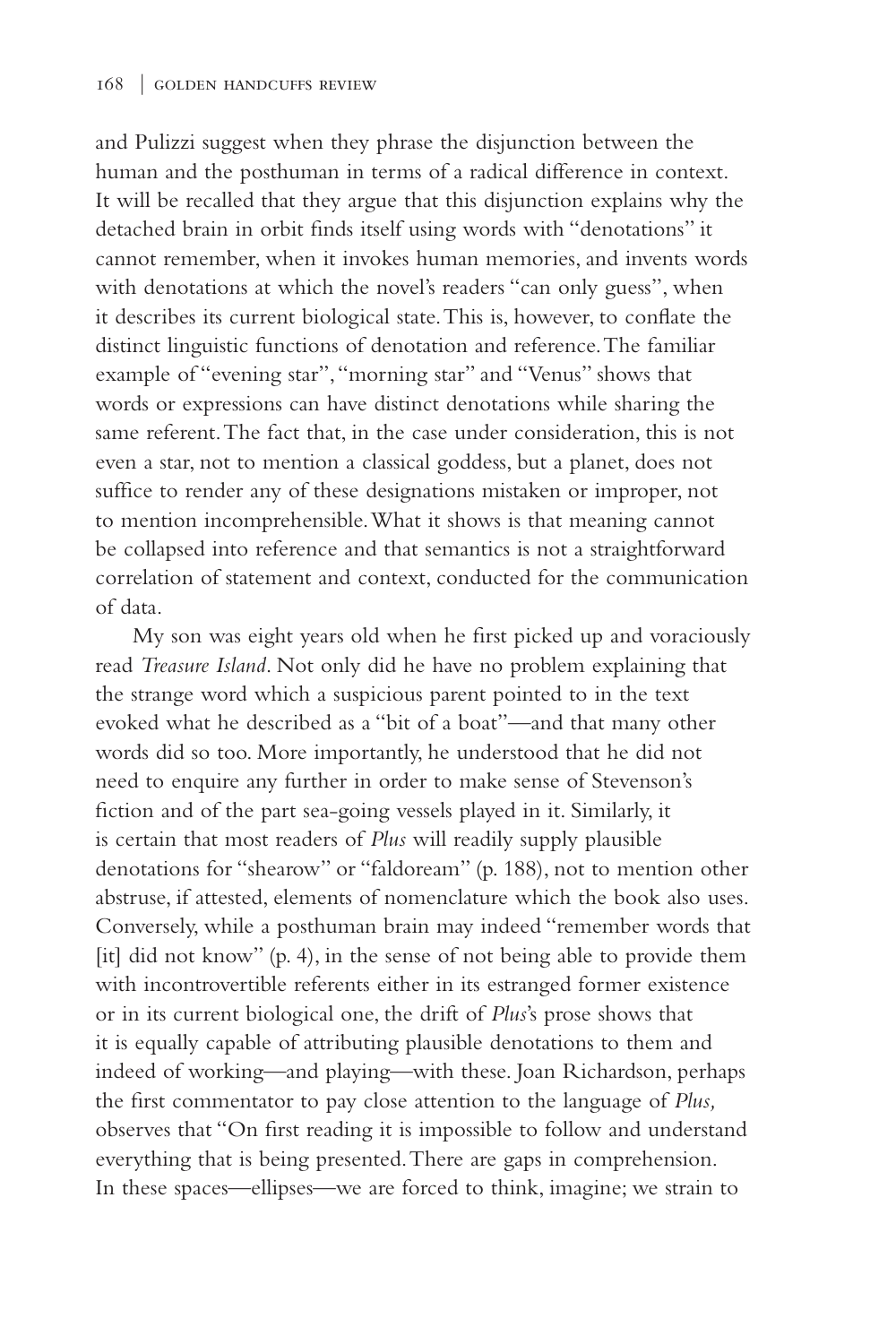see. We experience thought becoming an activity" (1990, p. 162). More precisely perhaps, we experience thought becoming sensation; better still, sensation becoming thought.

With or without lexical coinages, the figural poetics of McElroy's novel affect its syntax. In order to draw out this second point, I shall begin with an apparently non-literary example - the first few lines of Deleuze and Guattari's *Anti-Oedipus* (1972). The English translation of 1977 is quoted by Jean-Jacques Lecercle in his study *Deleuze and Language*. It reads: "It is at work everywhere, functioning smoothly at times, at other times in fits and starts. It breathes, it heats. It shits and fucks. What a mistake to have ever said *the* id". Lecercle analyzes this and the rest of the paragraph at some length (2002, p. 8-11).

Commenting on the repetition of "it", he observes that "the original word, in French, is the deictic *ça* (*ça fonctionne partout*)" and insists that a deictic is not a personal pronoun. Neither, he adds, is the third-person neuter "it". Just like "*ça*", "it" may be used in cases of zero-topicalization, where no already-known information is presupposed, as in "*It* is raining". Deleuze and Guattari's inaugural "It is at work everywhere" may be read in this way. However, "it" may equally function as a cataphor, announcing a focus on what follows, as in "*It* is true that…." Read like this, "It is at work everywhere" begins a process of identification, which the text pursues by the addition of further defining features, both within the same sentence and in those that follow. There ensues a modification in the function of "it" in "It breathes, it heats" and in "It shits and fucks". It now acts as an anaphor referring back to a topic that has already been broached (just as the "it" in this sentence refers back to "it" as a grammatical unit, as analyzed by Lecercle). Finally, amongst other features which distinguish "*ça*" from "it" is the fact that "*le ça*" is the French translation of Freud's "*das Id*", which gives rise to a play on words that is lost in translation, since English sticks to the German term: "It [*Ça*] is at work everywhere […] What a mistake to have ever said *the* id [le *ça*]". Deleuze and Guattari's "*ça*" turns out to be desire, which the syntactical/referential play of their opening paragraph prevents from coalescing into a substantival entity.

The notion of sensation deployed in Deleuze's study of Bacon relates in a fairly complex manner to the "*ça*"/"it" of the logic of desire which he developed in collaboration with Guattari. However, it is not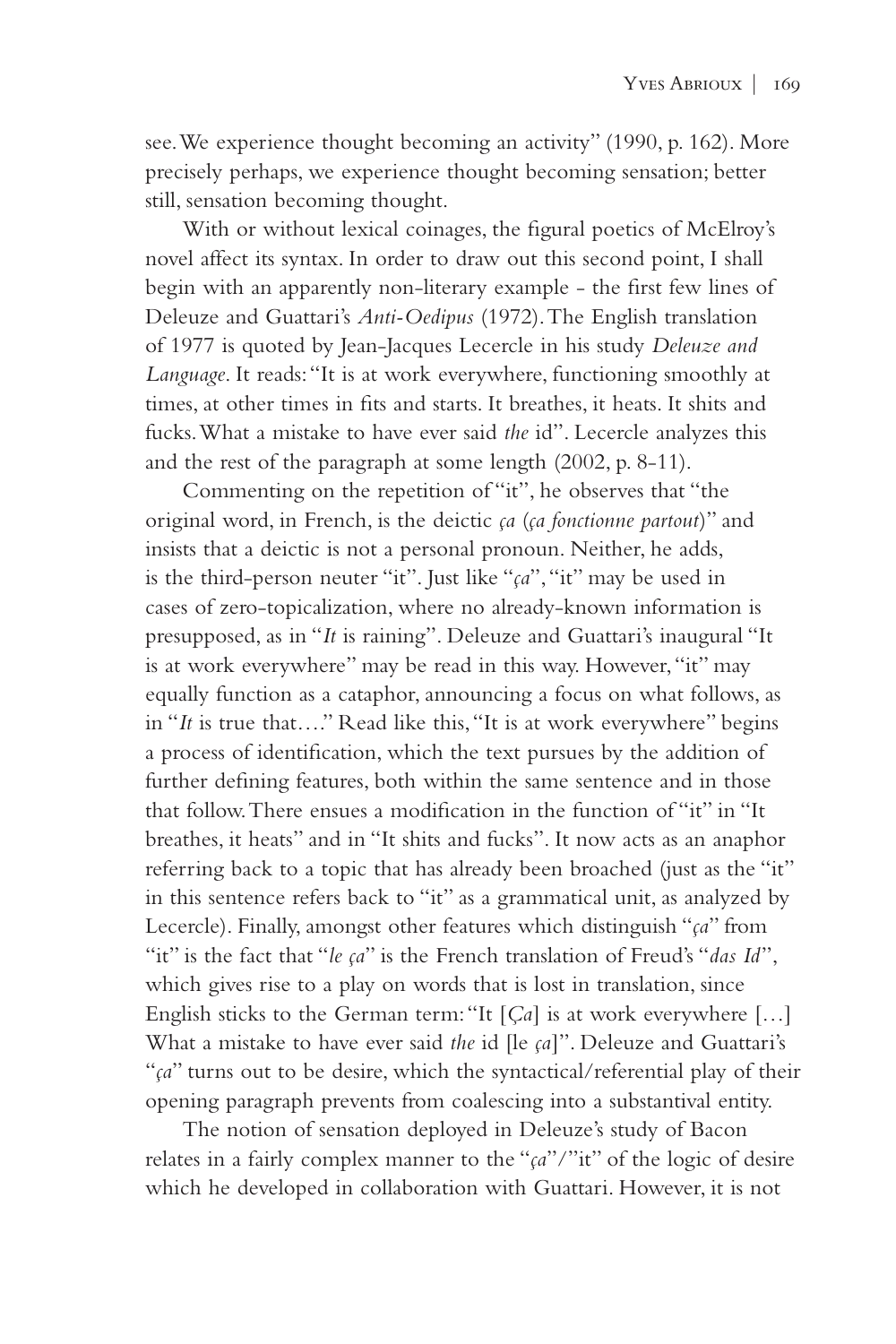necessary to delve further into this issue, in order to understand the relevance of Lecercle's analysis of the creative slippages in the opening lines of *Anti-Oedipus* to the discursive strategy pursued in the first few paragraphs of *Plus*. Let me give a fuller, uninterrupted quotation:

> He found it all around. It opened and was close. He felt it was himself, but felt it was more.

> It nipped open from outside in and from inside out. Imp Plus found it all around. He was Imp Plus, and this was not the start.

> Imp Plus caved out. There was a lifting all around, and Imp Plus knew there was no skull. This lifting was good. But there had been another lifting and he had wanted it, but then that lifting had not been good. (p. 3)

Not only does the repetitive structure of the prose cause the successive "it"s to modulate all but undecidably between zero topicalization, cataphor and anaphor. The same is true of the "he"s, even if this pronoun is marked as masculine and thus inevitably implies topicalization (here elided)—thereby motivating the observation that "this was not the start". This first "this" is an anaphor. However, like "he", it does not exclude a cataphoric function, whereas the following "this", in "this lifting", is forcefully anaphoric. By forming a contrasting pair with the equally anaphoric "that lifting," it furthermore seals the emergence of the topic of memory which, paradoxically, feels as if it was initially provoked by the absence of aspect in the first fifteen verbs of the novel. The "was" of "There was a lifting" is especially significant here. Just as "there" is a clear instance of zero-topicalization, the simple past of "was" involves zero-aspect; and just as "there" stands opposed to the anaphoric and cataphoric dimensions of "it", "he" and "this", so does "was" silently invite the perfect which immediately follows in "But there had been".

To summarize. Neither "it" nor "he" initially has a precisely identifiable referent. Both are supple in the way they channel topicalization (albeit less markedly in the case of "he"), while "this" leans towards a more exclusively anaphoric function. It thereby reifies the sensation-event whose pure occurrence "there was" registers.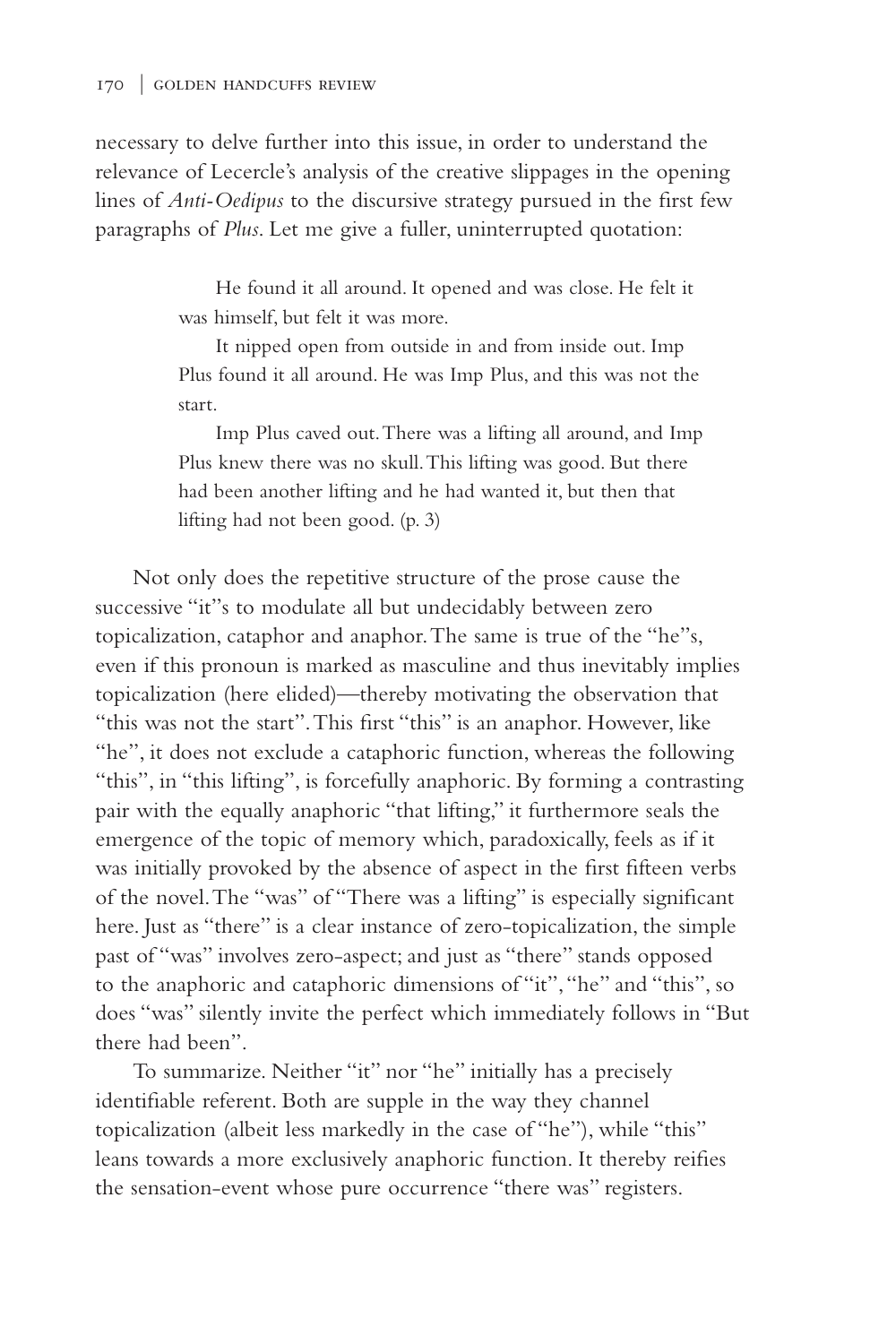Modulations of diexis and verbal aspect thus simultaneously enable the emergence of sensation as a matter of non-referential fact and redeploy it within coordinates which give it an object-like status through reference.

Lecercle insists that vagueness "far from being a defect of reference in natural languages, is an asset" (2002, p. 10). The opening paragraphs of *Plus* are anything but vague, in the ordinary sense of the word. For "vagueness" read therefore the indeterminacy of extra-textual reference, upon which McElroy's prose style builds a complex system of intratextual reference. The figural dynamics which ensues maintains the novel on a cusp between the non-organic plane of percept and affect and the "regular sensitive" human world of both subjective experience and "objective" technoscience. As a consequence, *Plus* is propelled into a series of variations which the sequential logic of plot barely succeeds in containing. The treatment of discourse in terms derived from information-technology, whether in cybernetics or contemporary biology, can only pass by the poetics of sensation which makes McElroy's novel boldly experimental.

## Bibliography

- Yves Abrioux. "Vectoral Muscle in a Great Field of Force", *Sources. Revue d'études anglophones* 11, 2001, p. 38-54.
- Roland Barthes. *S/Z*, Paris: Éditions du Seuil, 1970.
- Mark Bould and Sherryl Vint. "Of Neural Nets and Brains in Vats: Model Subjects in *Galatea 2.2* and *Plus*", *Biography*, 30.1, 2007, p. 84-104.
- Christine Brooke-Rose. *A Rhetoric of the Unreal: Studies in Narrative and Structure, Especially of the Fantastic*, Cambridge: C.U.P., 1981.
- Gilles Deleuze. *Francis Bacon. Logique de la sensation*, Paris: Éditions de la Différence, 1981.
- Gilles Deleuze and Félix Guattari. *Qu'est-ce que la Philosophie?*, Paris: Éditions de Minuit, 1991.
- Pamela White Hadas. « Green Thoughs on Being in Charge », *The Review of Contemporary Fiction*, x. 1, 1990, p. 140-155.